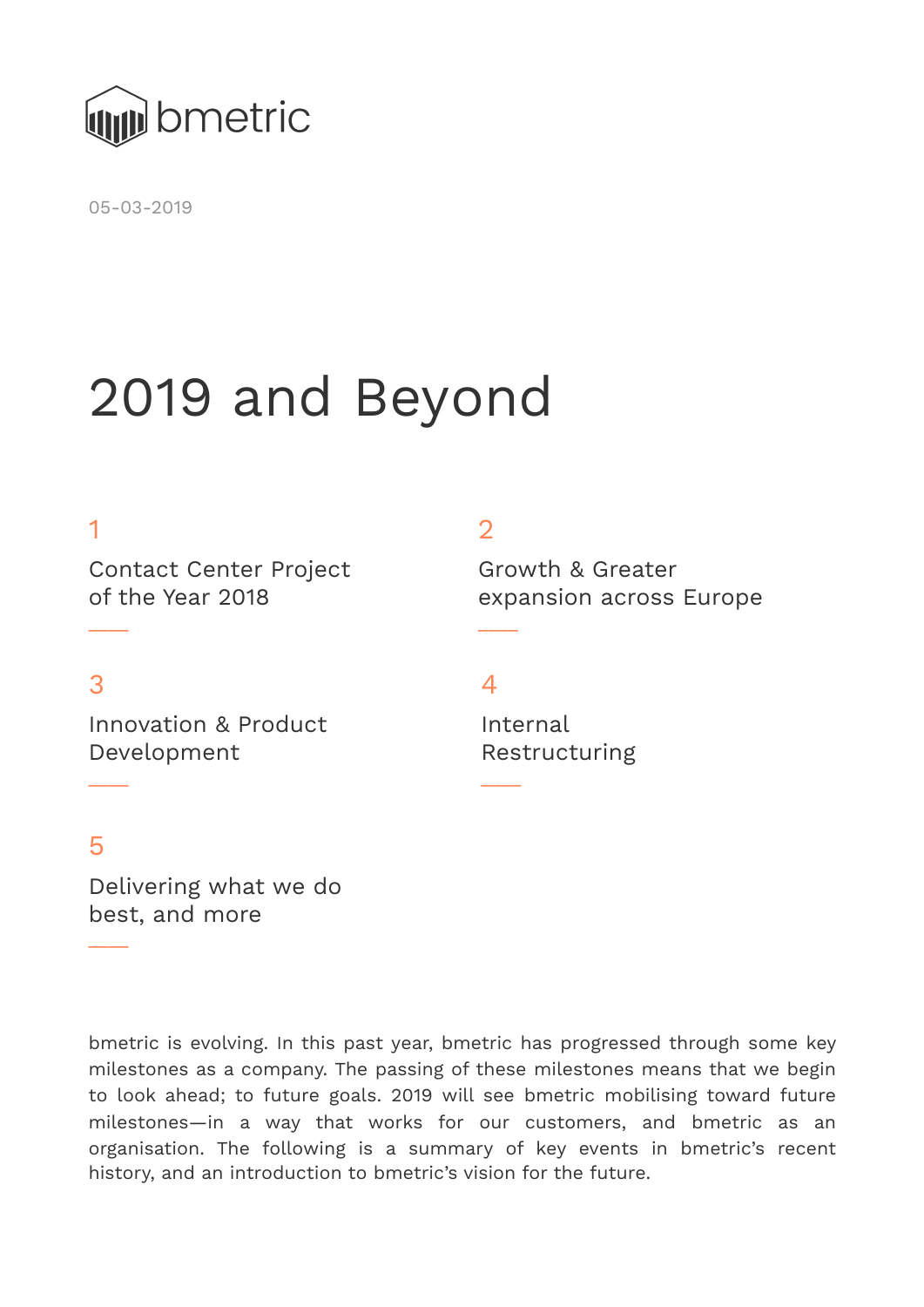# Contact Center Project of the year

To hail the beginning of bmetric's new status—as a leading name in the field of channel management—bmetric ended 2018 winning "Contact Center Project of the Year" at the Telecominspirience Awards, along with high praise from the judges that night:



1

 $\overline{\phantom{a}}$ 

Customer contact goes much further than a<br>simple phone call. The winner of this award l simple phone call. The winner of this award has, according to the jury, designed an innovative and forward thinking system that delivers great, tangible, results to its customers. This is pure innovation!

## 2

 $\overline{\phantom{a}}$ 

Growth & Greater expansion across Europe

After maintaining a fourfold increase in profits and buying-out early investors, bmetric expanded further into the European market. To name a few; in the Netherlands, we began working with Vodafone-Ziggo, one of the largest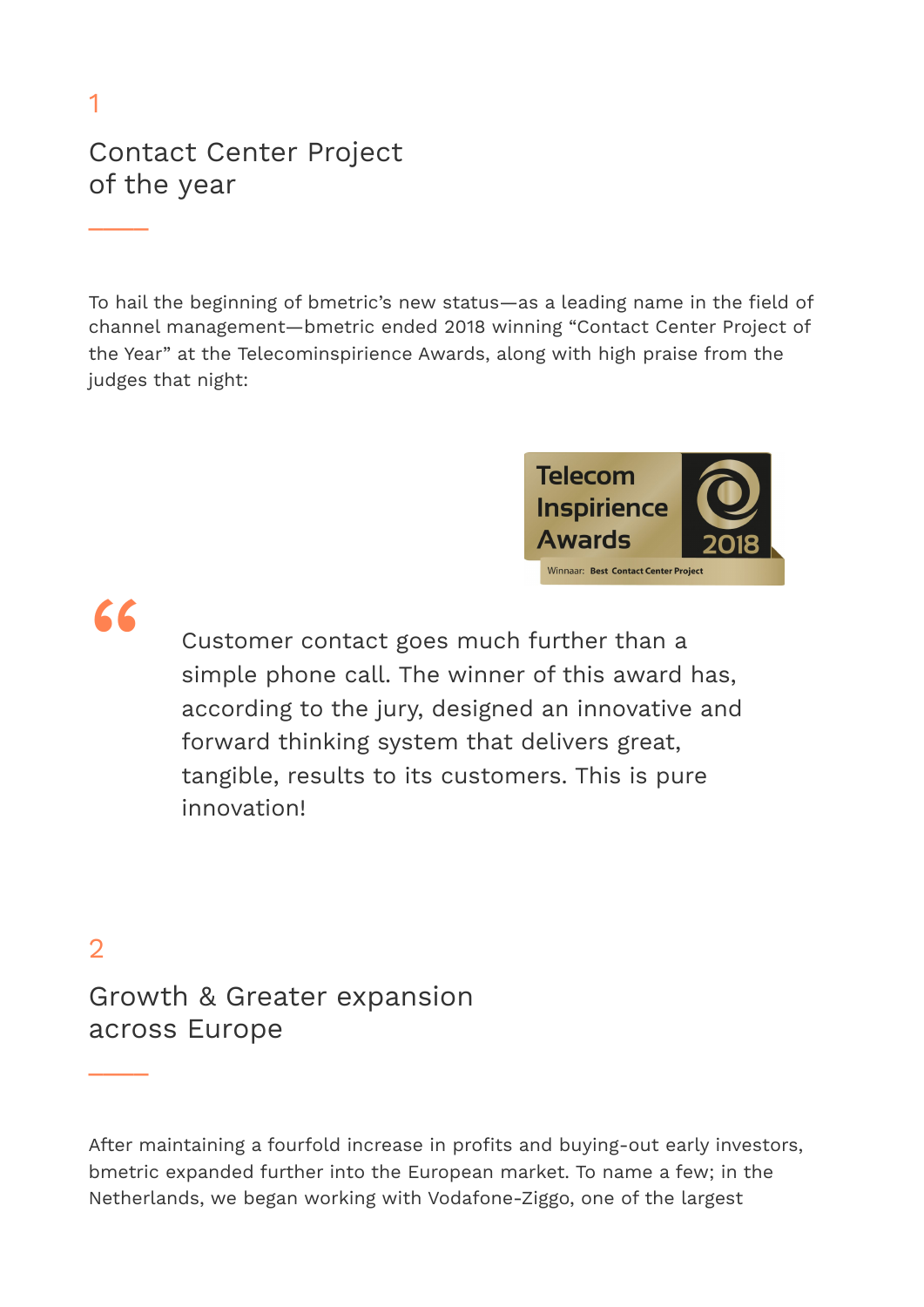telecommunications companies in Europe, we have also expanded to include Baloise Switzerland—marking our foothold in the Swiss market. Back home, in Denmark, bmetric collaborated with YouSee and TDC Group, increasing sales throughout their branches.

Naturally, such expansion brings a necessary amount of growth and adaptation to our organisation. To continue to deliver our consistent, high-quality, fullservice approach, to our new and current customers, we have increased our staff by 20%. Specifically, we have now expanded our customer success department, enabling us to work with our customers in their native languages. These new hires set us in good stead for further European expansion, whilst continuing to deliver the same, consistent, standard of service to all our current customers. This year bmetric will be expanding into Germany and Scandinavia, bringing with us the fruits of our renewed focus on innovation and product development.

## The bmetric Service

Expert Knowledge

 $\overline{\phantom{a}}$ 

 $\overline{\phantom{a}}$ 

in Channel Management:

- Dedicated to profit maximising, channel management, solutions
- A tailored approach to your omnichannel needs and goals
- Expert knowledge in, CX across insurance, telecommunications, publishing, utilities, and travel

Intelligent technology: For personalisation with returns:

- The combined skill-set to both consult and create, for measurable results
- We tailor every pixel, for journey relevant, on-brand engagement
- With 1500 variations there is no limit to delivering personalised experiences on mass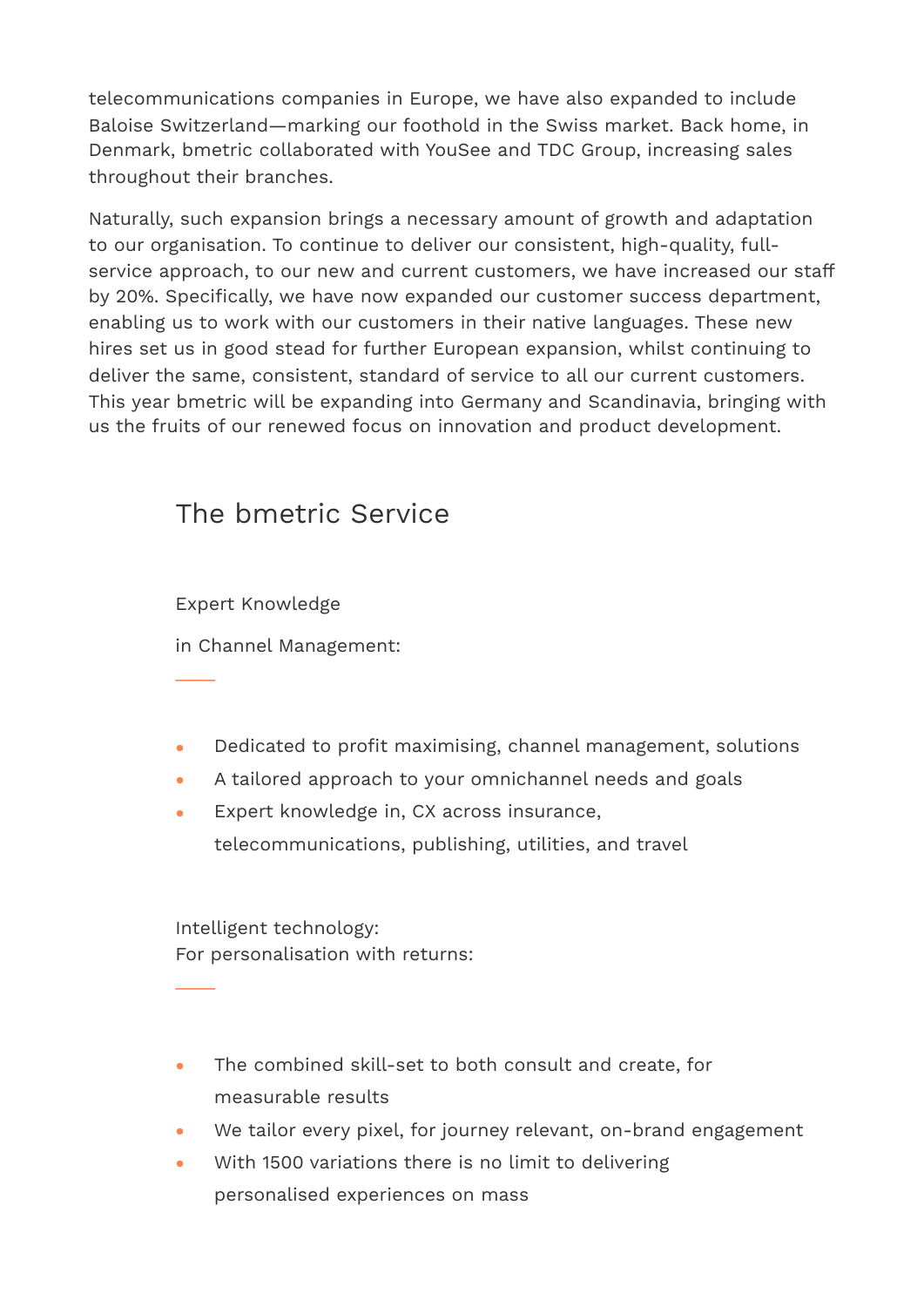$\overline{\phantom{a}}$ 

## Innovation and Product Development

#### **What does it mean to our customers?**

Some recent developments, from this past year, which our customers are currently enjoying are; Calltracking technology which is much more heavily integrated into our Onsite Channel Management solution—further reducing service calls and call-handling times—and increased support for triggering thirdparty chat systems, making bmetric technologies the perfect first choice for the modern contact centre.

The aim of our increased focus on development is to look deeper; improving upon what we already do well for our customers, with increased impact and efficiency. This will see bmetric evolving into a leading brand, increasing the effectiveness of our technologies in novel ways, growing to fully embody intelligence and innovation in customer experience management—an area which is becoming more important to modern businesses than it has ever been.

#### $\overline{\mathcal{A}}$

 $\overline{\phantom{a}}$ 

#### Internal Restructuring

#### **Reshaping for future successes**

The expansion of bmetric's operations has brought about the need for the reallocation of some roles within the company. This reallocation will see Mads-Emil Gellert Larsen move from the role of CCO to CEO, and Janus Lindau from the role of CEO to CPO. The practical outcome of this new formation is to foster a future-proof internal mode of operations. This mode of operations is designed to allow for equal focus, on both product management and organisational management, within the growing bmetric organisation.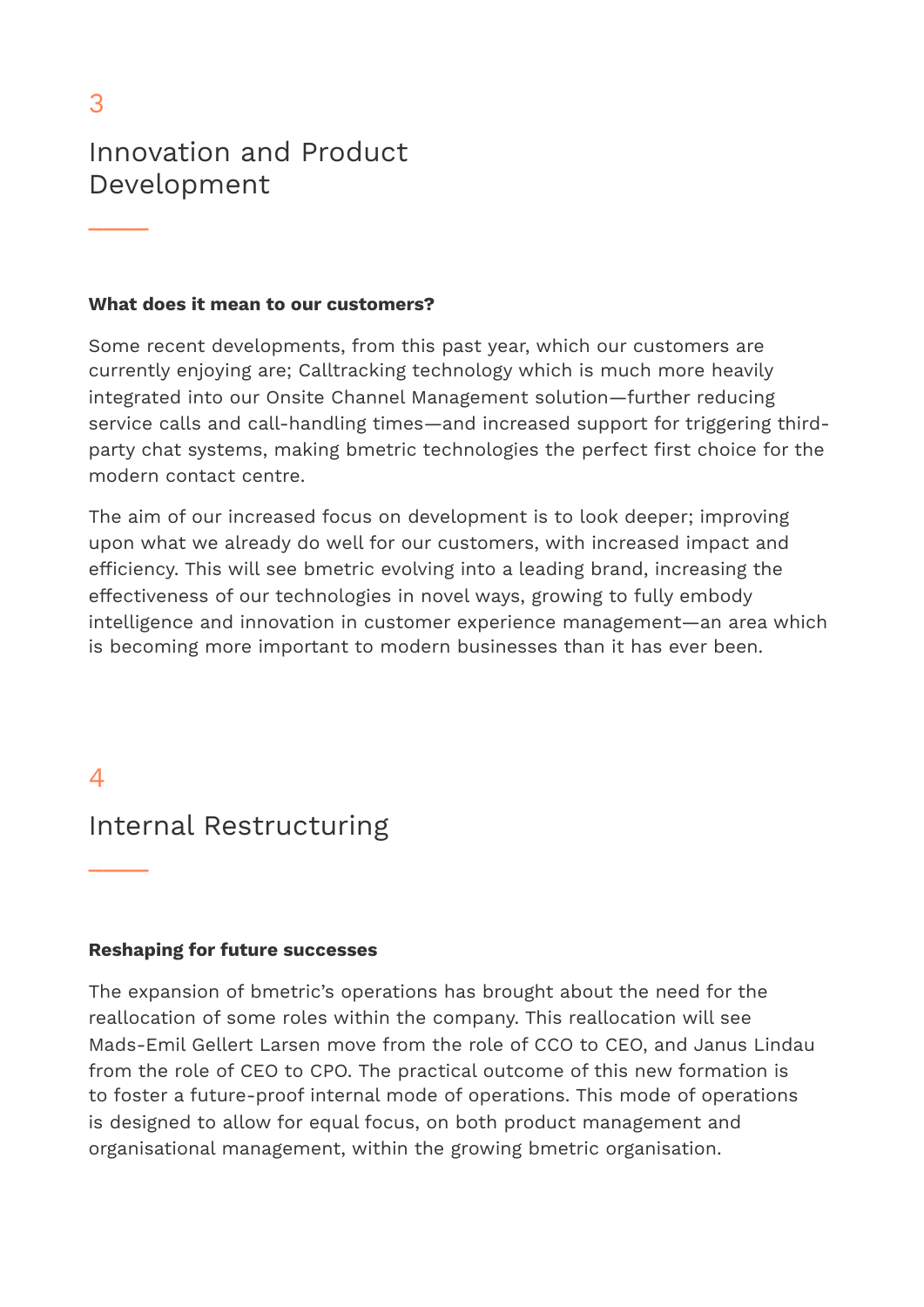$\overline{\phantom{a}}$ 

## Delivering what we do best, and more

#### **Our mission remains the same**

Our mission is, and always will be, to increase sales and service efficiency, for our customers, through intelligent channel management, and experience management, solutions.

In the midst of this new and exciting time for bmetric, we will, of course, continue to deliver all the benefits of our special brand of professional service. Alongside the technology, our full-service approach is fundamental to why our customers remain bmetric customers.

Intelligent, data-led approaches—to increase sales and reduce costs in online/ offline channels—are key to the lasting success of our customers' engagement initiatives. We are no longer in the phase of exploring our product-market-fit; bmetric is shedding both the image and mindset of a startup. By consistently executing intelligent strategies, professional service, and tangible returns to our customers across Europe, bmetric is now growing to represent the intelligent approach to channel management; making customer journeys work, for businesses and customer.

"

bmetric is now beginning its second chapter. Since the founding of bmetric (First Telemetric, then Bellmetric) in 2012, those of us who were here from the beginning, have been looking forward to this moment. The evolution of our organisation, from Tech Start-up to IT Company, serves as a certain kind of confirmation confirmation of our product-market-fit, and the value our technology holds for our customers in